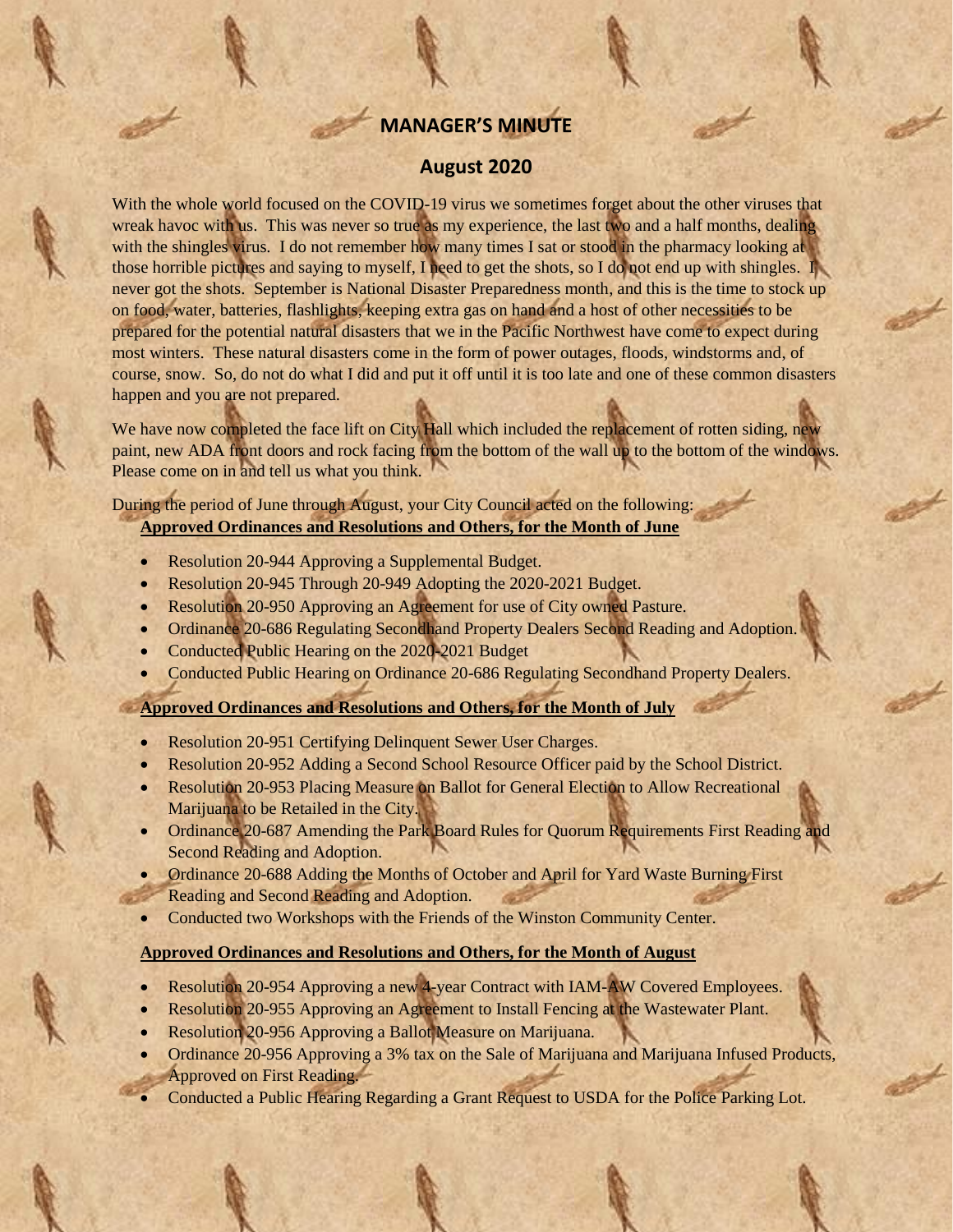## **June Police Statistics**

## **PATROL:**

06-07-20 through 06-13-20 06-14-20 through 06-20-20 January 1 to current date:

**PATROL:**

Arrests: 15 Arrest: 4 Arrest: 262 Traffic Stops:69 Traffic Stops:23 Traffic Stops: 1004 Citations: 13 Citations: 6 Citations: 201 Warnings 46 Warnings: 4 Warnings: 4 Warnings: 594 Drug Cases:0 Drug Cases:1 Drug Cases:16 DUII Cases: 2 DUII Cases: 0 DUII Cases: 0 DUII Cases: 8 Fugitive Cases:5 Fugitive Cases:3 Fugitive Cases:87 Reports Taken:18 Report Taken:20 Reports Taken: 457

Criminal Cases Taken:15 Criminal Cases Taken: 14 Criminal Cases Taken: 378 Total Calls for Service:77 Total Calls for Service: 103 Total Calls for Service: 2242

### **July Police Statistics**

07-12-20 through 07-18-20 07-19-20 through 07-25-20 January 1 to current date: Arrests: 13 **Arrest: 20 Arrest: 20 Arrest: 330** Traffic Stops:16 Traffic Stops:95 Traffic Stops: 1251 Citations: 3 Citations: 42 Citations: 277 Warnings 9 Warnings: 37 Warnings: 692 Criminal Cases Taken:16 Criminal Cases Taken: 23 Criminal Cases Taken: 465 Drug Cases:0 Drug Cases:3 Drug Cases:21 DUII Cases: 0 DUII Cases: 0 DUII Cases: 0 DUII Cases: 12 Fugitive Cases:4 Fugitive Cases:10 Fugitive Cases:113 Reports Taken: 3 Report Taken: 24 Reports Taken: 573 Total Calls for Service: 39 Total Calls for Service: 113 Total Calls for Service: 2868